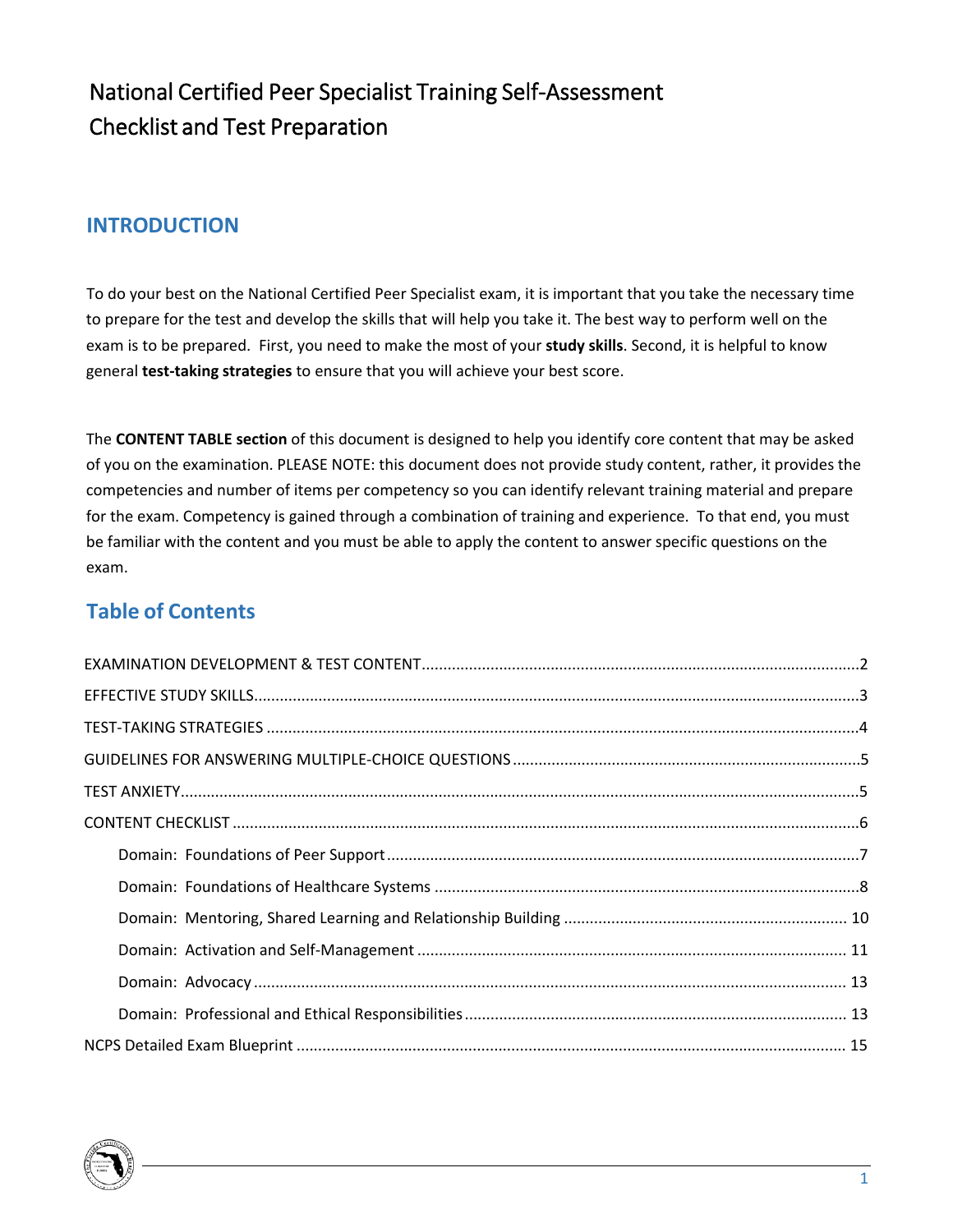# <span id="page-1-0"></span>EXAMINATION DEVELOPMENT & TEST CONTENT

The NCPS exam is a 125-item, multiple-choice test. The test is designed to measure applicant's competency in the following six performance domains: Foundations of Peer Support; Foundations of Healthcare Systems; Mentoring, Shared Learning and Relationship Building; Activation and Self-Management; Advocacy; and Professional and Ethical Responsibility. Test takers have three hours to complete the exam.

The development of the NCPS exam began with a clear and concise definition of the tasks, knowledge, skills, and abilities needed for competent job performance. The FCB works with Subject Matter Experts (SMEs) in the field to delineate critical job components. The SMT team developing the NCPS credential are all peers.

Once the performance domains and job tasks are established, a validation study is conducted to ensure the performance domains and job tasks actually reflect current practice. Individuals currently providing Peer Specialist services rate each job task for "frequency" and "importance" and provide detailed feedback regarding the adequacy of performance domains and job tasks. This data is analyzed and an Examination Blueprint is established. The Examination Blueprint identifies the number of items per performance domain as well as the number of items per job task within each domain necessary to ensure the exam results reflect the individual competence of the test taker.

Examination questions are written by certified individuals or those otherwise deemed as SMEs in the field. SMEs are trained in item writing best practices and assisted by FCB's psychometricians when writing questions. All examination questions are written in a multiple choice format with three response options. One of these options represents the BEST response and credit is granted only for selection of this response.

The number of items per domain and job task are presented in both the Content Table of this document and in *Attachment A: NCPS Detailed Exam Blueprint.*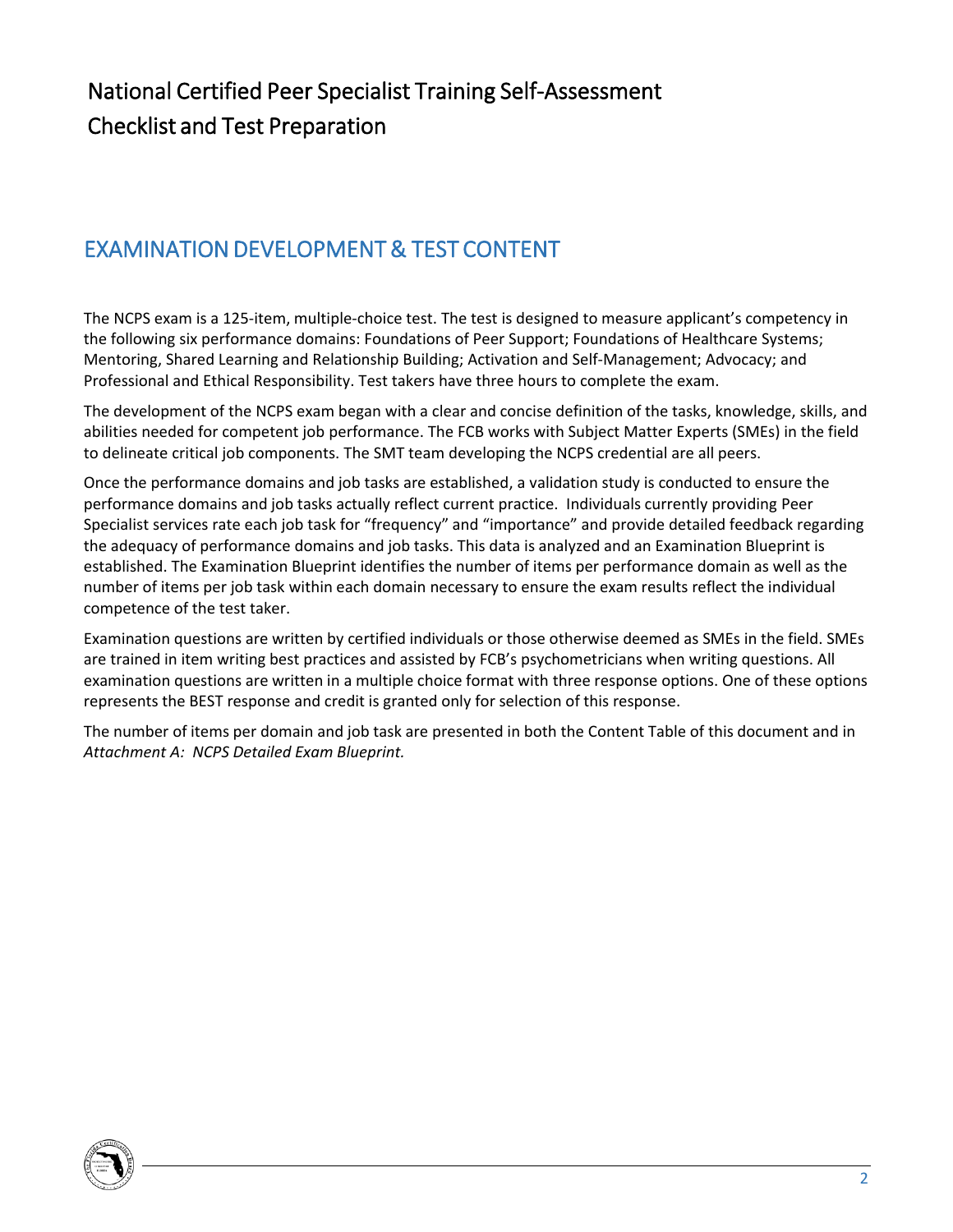# <span id="page-2-0"></span>EFFECTIVE STUDY SKILLS

#### **Recommended Study Goals**

- 1. Read and work through this document, especially the core competency statement and the exam blueprint to focus your efforts.
- 2. Identify content you currently know and content for which you may need additional training or studying as you prepare for the test.
- 3. Do additional reading, such as the materials you received in your training courses.
- 4. Identify good times and best places to study.
- 5. Set specific, realistic goals to accomplish during study session. Study small amounts of material at a time. For example*, I will cover one module in the review course per night*.

#### **Time Management**

- Set realistic goals for what you want to accomplish during each study session and chart your progress.
- Study during your most productive time of the day.
- Study for reasonable amounts of time. Marathon studying is not productive.
- Take frequent breaks because they help you stay focused. Doing some quick exercises (e.g., sit-ups or jumping jacks) can help you stay alert.
- Be consistent. Establish your routine and stick to it.
- Study the most challenging test content first.
- For each study session, build in time to review what you learned in your last study session.
- Evaluate your accomplishments at the end of each study session.
- Reward yourself for a job well done.

#### **Organization**

- Establish a study area that has minimal distractions.
- Gather your materials in advance.
- Develop and implement a study plan

#### **Active Learning**

- Carefully read the information and then DO something with it.
- If you have paper documents, mark the important points with a highlighter, circle them with a pen, write notes about them, or summarize the information in your own words.
- Ask questions. As you study, questions often come into your mind. Write them down and actively seek the answers.
- Create sample test questions and answer them.
- Find a friend who is also planning to take the test and quiz each other.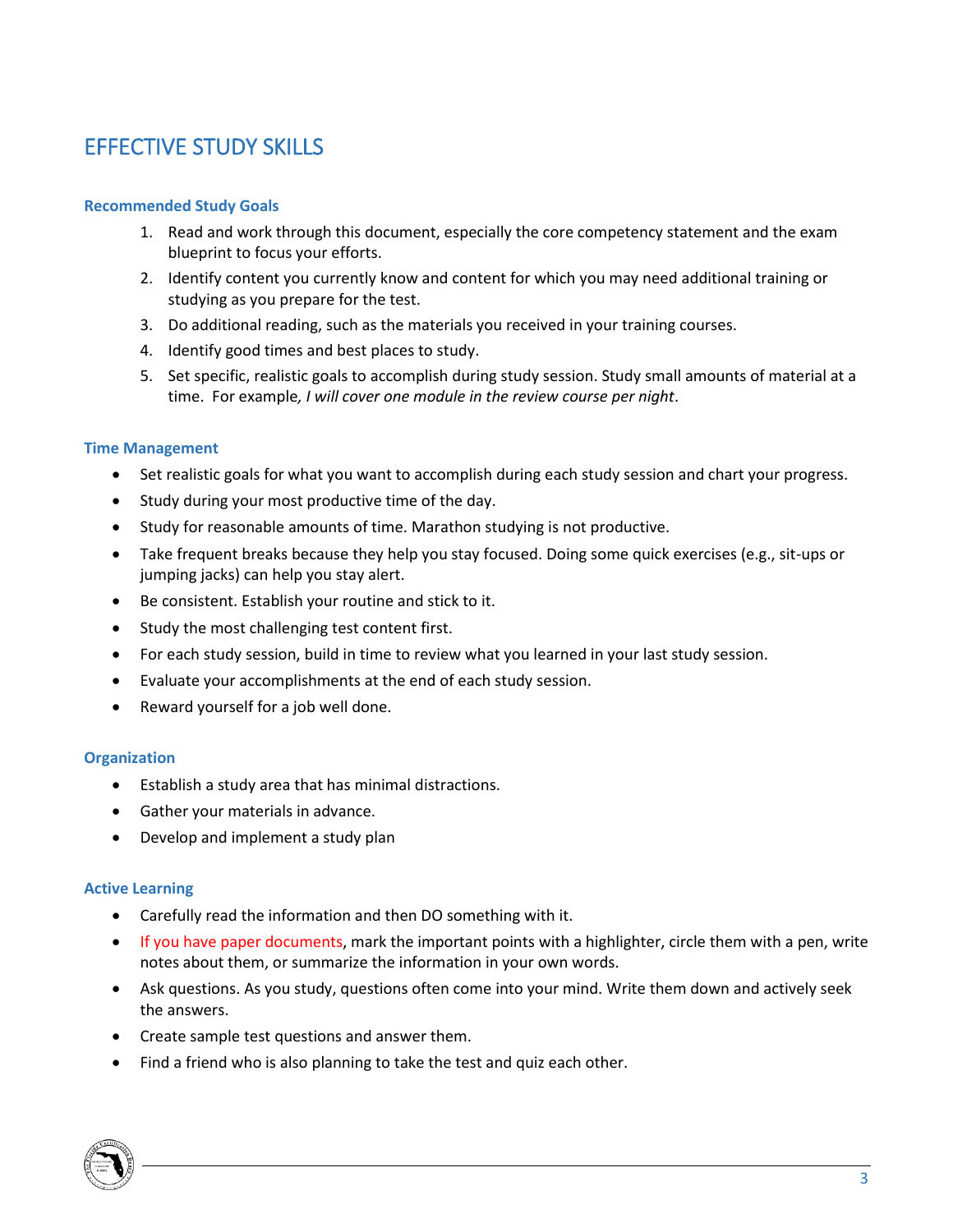### <span id="page-3-0"></span>TEST-TAKING STRATEGIES

**Focus.** Try to block out whatever is going on around you. Take your time and think about what you are asked to do.

**Budget your time.** Be sure that you allocate an appropriate amount of time to work on each question on the test.

**Take a quick break if you begin to feel tired.** To do this, relax in your chair, and take a few deep breaths. You may want to stretch. DO NOT get up and walk around during the exam time.

**Use positive self-talk.** If you find yourself saying negative things to yourself such as "I can't pass this test," it is important to recognize that you are doing this. Stop and think positive thoughts such as "I prepared for this test, and I am going to do my best."

**Read the entire question and the possible answer choices.** It is important to read the entire question so you know what it is asking. Read each possible answer choice. Do not mark the first one that "looks good."

**Use what you know.** Draw on what you have learned from your training, your on-the-job experience, and during your study sessions to help you answer the questions.

**Think logically.** If you have tried your best to answer a question but you just aren't sure of the answer, use the process of elimination. Look at each possible answer choice. If it doesn't seem like a logical response, eliminate it. Do this until you've narrowed down your choices. If this doesn't work, take your best educated guess. It is better to mark something down than to leave it blank.

**Check your answers.** When you have finished the test, go back and check your work.

**No trick questions.** The NCPS exam does not contain trick questions. Trick questions test the test takers ability to take a test, not his or her knowledge base. If you believe the question is a trick question, go back, re-read the question and do you best to answer the question as it is presented. If you believe that there are two possibly correct answers, but one rarely occurs in practice, it is best to pick the answer that most commonly occurs or is experienced.

You may want to view this video that reinforces the study tips presented earlier. **Video: Study Less, Study Smart**  <https://www.youtube.com/watch?v=23Xqu0jXlfs>

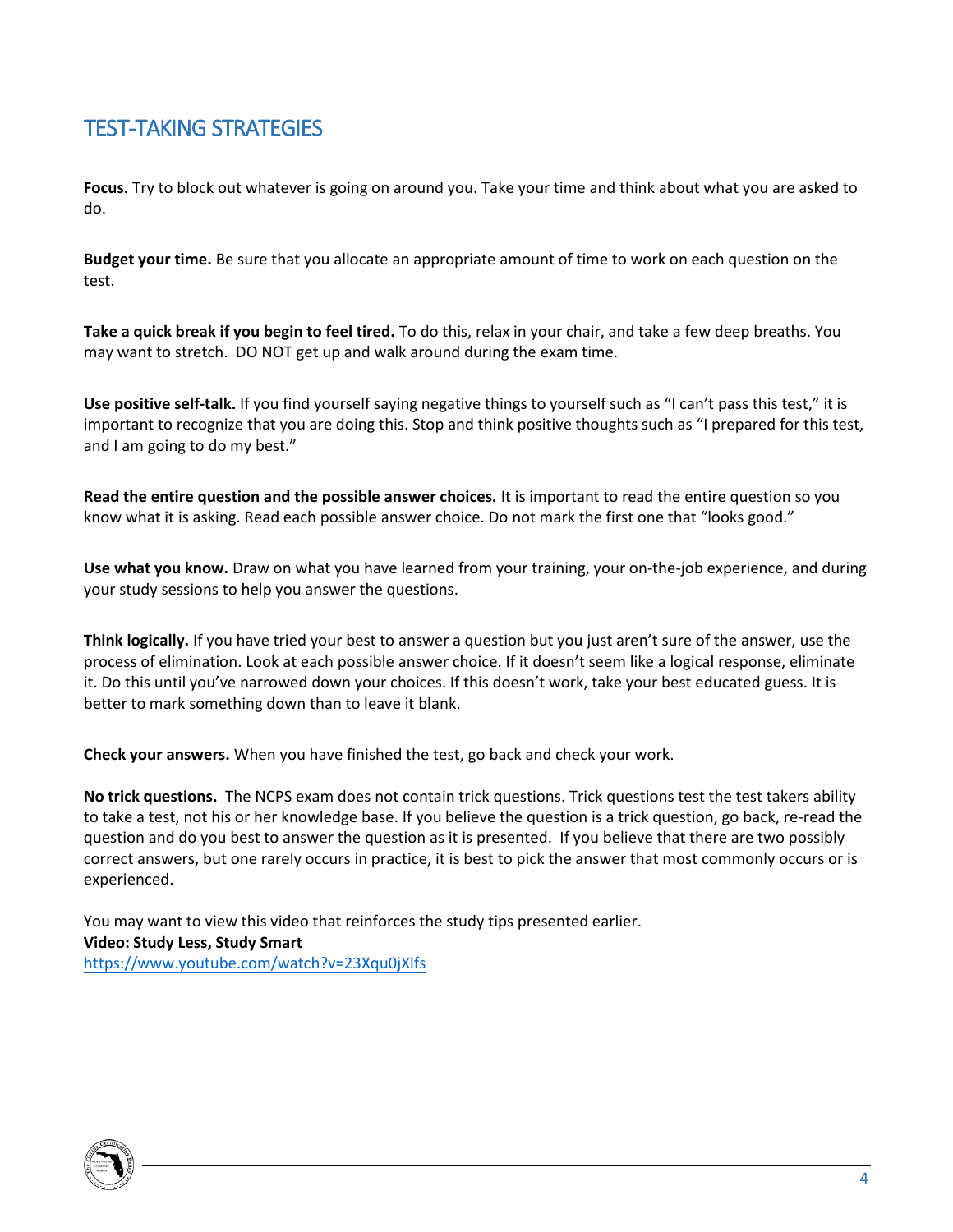# <span id="page-4-0"></span>GUIDELINES FOR ANSWERING MULTIPLE-CHOICE QUESTIONS

#### 1. **Formulate your own answer before reading the options.**

- o Focus on finding an answer without the help of the alternatives.
- o This process will increase your concentration.
- o Doing this will help you exercise your memory.

#### 2. **Eliminate unlikely answers first.**

- $\circ$  Quickly eliminating two alternatives may increase your probability to 50/50 or better.
- $\circ$  Find the false item one usually stands out and you can eliminate it.

#### 3. **Select numbered answers from the middle range, not the extremes.**

 $\circ$  For example, if the height of a mountain is requested, eliminate 20,000 feet (high), and 3,000 feet (low). Then choose between 8,000 feet and 11,000 feet.

#### 4. **Select answers that are longer and more descriptive.**

- o Longer (true) answers stand out and contain more detail.
- o Shorter (false) answers are created quickly as throw aways.
- o Descriptive detail is given to help you identify the truth.

#### 5. **Similar answers give you a clue! One of them is correct, the other is disguised.**

#### 6. **Watch out for "NOT TRUE" or "EXECPT" questions.**

- o Remember to reverse your procedure and eliminate truth.
- $\circ$  Use the true-false methods described earlier and find the false alternative.

## <span id="page-4-1"></span>TEST ANXIETY

Does this sound like you? You've studied hard, and you think you have a grip on the material. But then the day of the test comes. Suddenly, you blank out, freeze up, zone out, or feel so nervous that you can't respond to those questions you knew the answers to just last night. If this sounds like you, you may have a case of test anxiety — that nervous feeling that people sometimes get when they're about to take a test. It is normal to experience some stress when preparing for and taking a test. It is what helps motivate us to study and try our best. Some students, however, experience anxiety that goes beyond normal test "jitters." If you feel you are suffering from test anxiety that is keeping you from performing at your best, please speak to your clinical supervisor or colleagues, who can direct you to resources to help you address this problem.

Here is a video to help you understand and manage test anxiety. It is about adult learners who go back to college, but their feelings about taking exams address test anxiety in general.

#### **Video: Test Anxiety:** [https://www.youtube.com/watch?v=4FsgwLWdSS](https://www.youtube.com/watch?v=RlswtNgoQhc)[8](https://www.youtube.com/watch?v=4FsgwLWdSS8)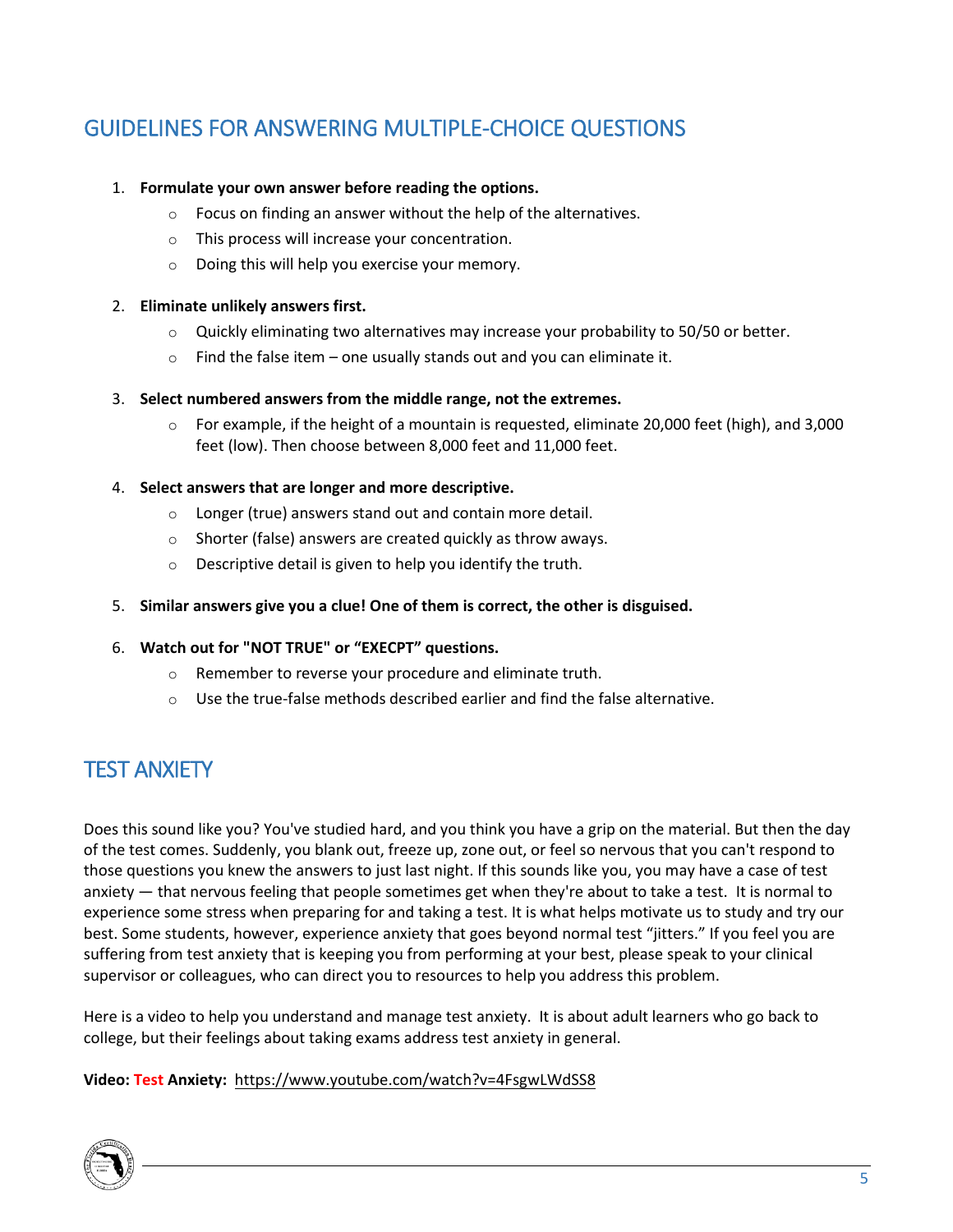## <span id="page-5-0"></span>CONTENT CHECKLIST

The following section is divided into six separate tables, by performance domain. Each table starts with the name of the performance domain and the total number of questions on the exam related to this domain. The actual table is a chart for you to guide your study efforts. Each table is divided into three columns. Column one provides the core competency statement. Column two provides the number of items on the exam that are directly related to the core competency. Column three is for you to complete as you review existing training materials and other resources to help you study for the exam.

As you study, remember this is an advanced-level peer specialist credential, for a person with a minimum of 3,000 hours of experience and advanced training in topics related to peer support, whole health, healthcare systems, trauma-informed care, and adult learning. FCBs expect that you will need to seek out relevant training and education materials, beyond any training you have completed for state certification or other purpose, and engage in self-study to prepare for the test.

Each exam item is written to one of the following three competency levels: Recall, Comprehension and Application.

**Recall** question ask you to remember facts, principles or other information that was previously learned or experienced. Recall questions tend to be very fact based. Approximately 35% of the exam items are recall items.

**Comprehension** questions ask you to demonstrate that you understand the meaning of a fact, principle or other information. Comprehension questions tend to ask you to explain or describe information or concepts beyond a definition. Approximately 50% of the exam items are comprehension items.

**Application** questions ask you to use the facts, principles, concepts, or other information that was previously learned or experienced to respond to a particular situation. Approximately 15% of the exam items are application items.

You can think of these three levels as:

"Do you know it?" (Recall)

"Do you understand it?" (Comprehension)

"Can you apply it/do it?" (Application)

#### **Foundational Principles**

The NCPS credential was developed with the understanding that nationally accepted ethical values and practice guidelines for peer support must serve as the foundation of this credential. As such, all NCPS core competencies and associated test items carry a shared expectation and understanding that the job tasks will be performed in a manner that reflects these foundational principles.

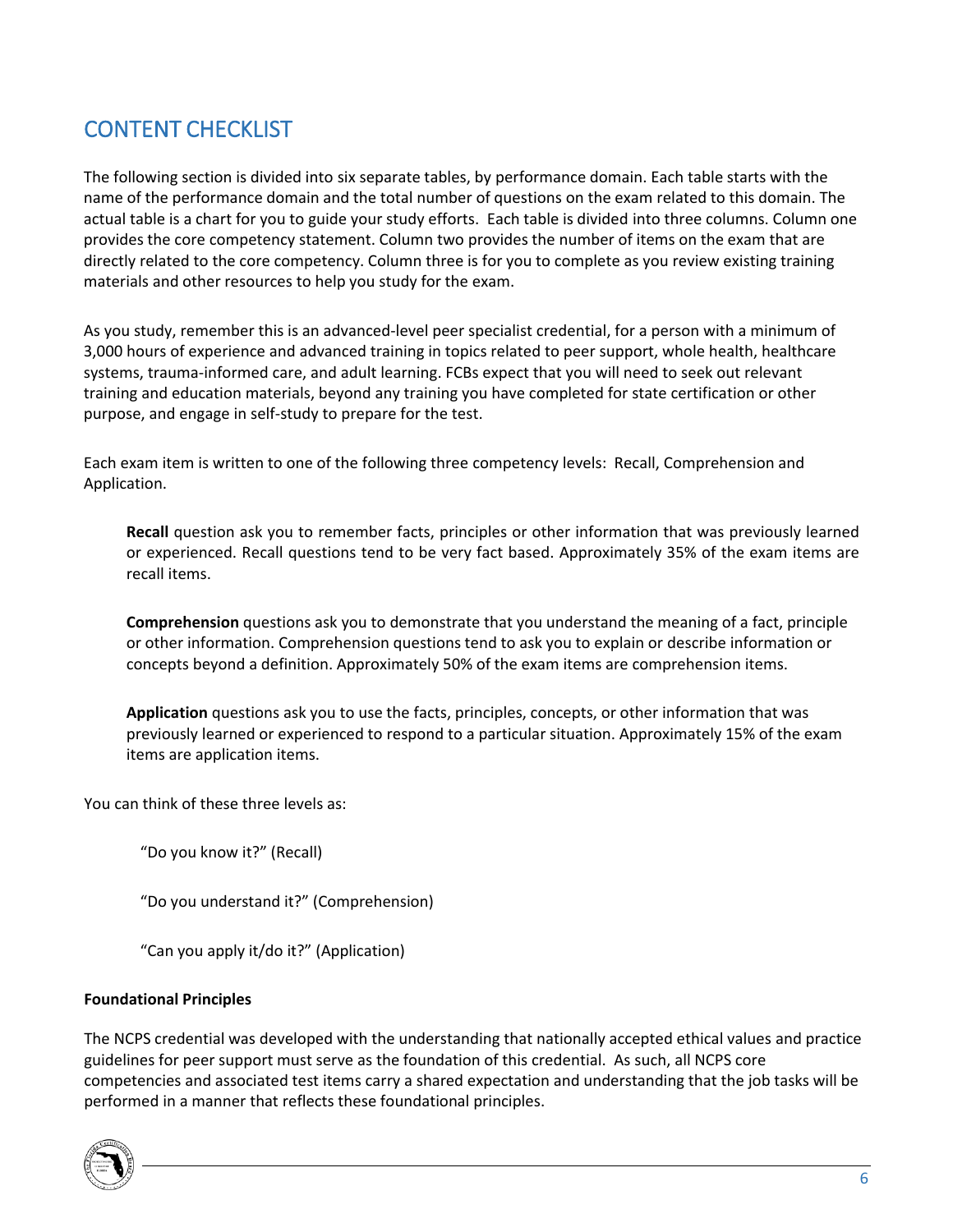### <span id="page-6-0"></span>Domain: Foundations of Peer Support

There are a total of **26** items on the exam related to Foundations of Peer Support. Column 1 provides each competency under this domain. Column 2 provides the number of items on the exam per competency. In Column 3, record the relevant training or content material to direct your study efforts.

|    | <b>Competency</b>                                                                                                                                                                                                                                      | #<br><b>Exam</b><br><b>Items</b> | <b>Relevant Training or Content</b> |
|----|--------------------------------------------------------------------------------------------------------------------------------------------------------------------------------------------------------------------------------------------------------|----------------------------------|-------------------------------------|
| 1. | Describe the civil and human rights foundations<br>from which the peer support movement arose,<br>including issues related to prejudice,<br>discrimination, and stigma associated with<br>behavioral health conditions.                                | $\overline{2}$                   |                                     |
| 2. | Develop a working knowledge of the terms<br>"peer support", "peer", and "recovery" as<br>established by the Substance Abuse and Mental<br>Health Services Administration (SAMHSA) and<br>the International Association of Peer Specialists<br>(iNAPS). | $\overline{2}$                   |                                     |
| 3. | Develop a working knowledge of the recovery<br>process, stages of change, and recovery capital.                                                                                                                                                        | $\overline{2}$                   |                                     |
| 4. | Develop a working knowledge of the SAMHSA<br>and INAPS guiding principles, practice<br>guidelines, and core values of peer support.                                                                                                                    | $\overline{2}$                   |                                     |
| 5. | Describe how peer support is shifting care from<br>an illness model to a recovery model.                                                                                                                                                               | $\overline{\mathbf{2}}$          |                                     |
| 6. | Develop a working knowledge of the holistic<br>nature of recovery as it pertains to physical,<br>behavioral, social, spiritual, and environmental<br>determinates of health.                                                                           | $\overline{2}$                   |                                     |
|    | 7. Compare and contrast the concept of recovery<br>as it is used across behavioral and physical<br>health environments.                                                                                                                                | $\overline{2}$                   |                                     |
|    | 8. Compare and contrast the current role of peer<br>support services in public healthcare systems<br>vs. the emerging market for peer support<br>services in private/commercial healthcare<br>systems.                                                 | $\overline{2}$                   |                                     |
| 9. | Explain how peer support services can help<br>individuals address barriers to recovery (such<br>as stigma or social isolation) and learn to<br>navigate complex healthcare and other human<br>service systems.                                         | 3                                |                                     |

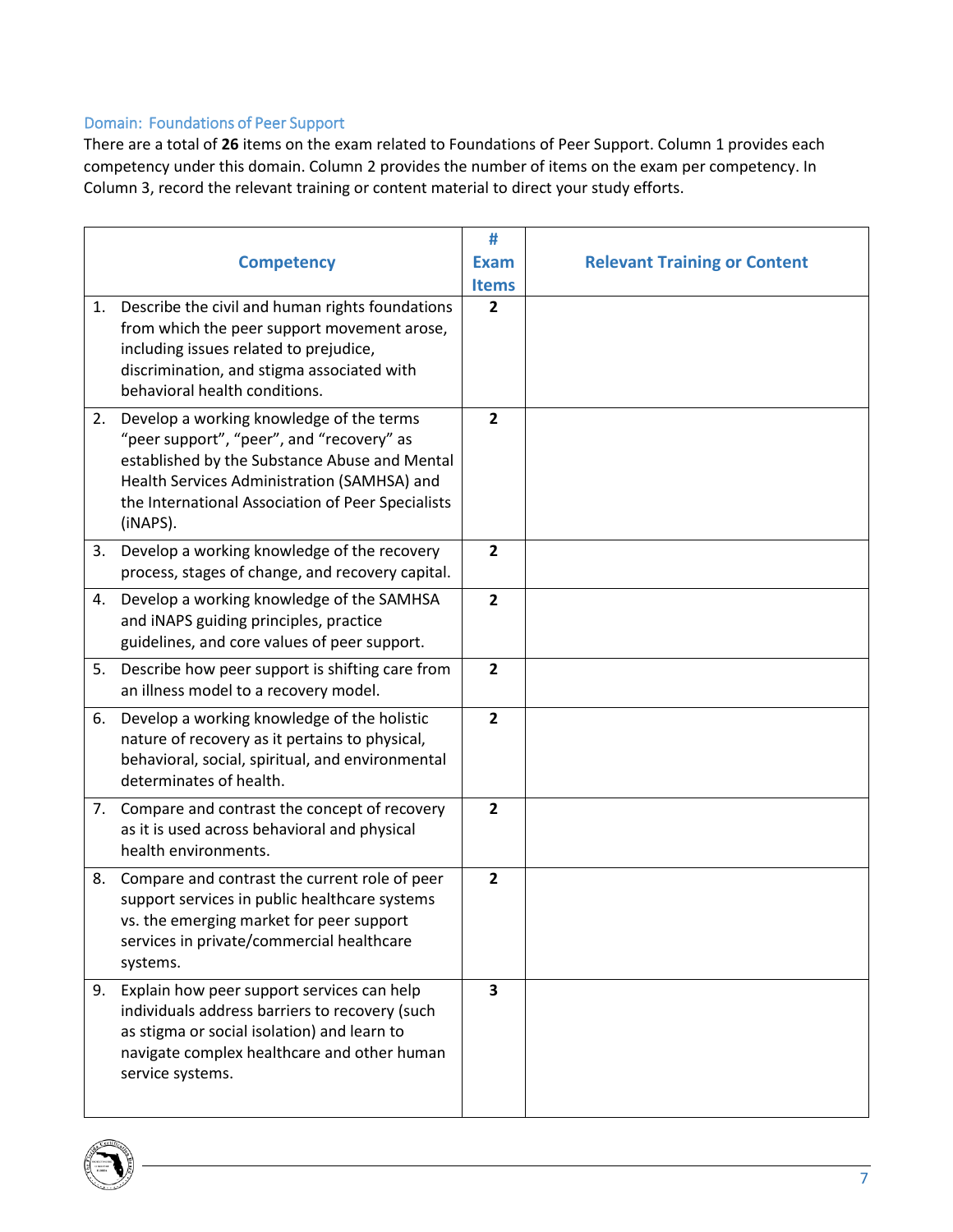| <b>Competency</b>                                                                                                    | Exam<br><b>Items</b> | <b>Relevant Training or Content</b> |
|----------------------------------------------------------------------------------------------------------------------|----------------------|-------------------------------------|
| 10. Explain the impact of trauma on an individual's<br>physical and behavioral health.                               | 3                    |                                     |
| 11. Explain the core principles of trauma-informed<br>care.                                                          | 2                    |                                     |
| 12. Describe how to provide peer support services<br>that reflect trauma-informed care principles<br>and strategies. | 2                    |                                     |

### <span id="page-7-0"></span>Domain: Foundations of Healthcare Systems

There are a total of **26** items on the exam related to Foundations of Healthcare Systems. Column 1 provides each competency under this domain. Column 2 provides the number of items on the exam per competency. In Column 3, record the relevant training or content material as a means to direct your study efforts.

| 1. | <b>Competency</b><br>Develop a working knowledge of the concepts<br>of "whole health", "wellness", and "holistic<br>healthcare".                                                                                                                                                                                                                                                                                                                                                                     | #<br><b>Exam</b><br><b>Items</b><br>$\overline{2}$ | <b>Relevant Training Event</b> |
|----|------------------------------------------------------------------------------------------------------------------------------------------------------------------------------------------------------------------------------------------------------------------------------------------------------------------------------------------------------------------------------------------------------------------------------------------------------------------------------------------------------|----------------------------------------------------|--------------------------------|
| 2. | Describe a variety of healthcare settings and<br>how peer support services can be integrated in<br>these settings, including primary care<br>settings, in-patient settings, emergency<br>departments, crisis stabilization, mobile crisis<br>teams, respite, psychosocial rehabilitation,<br>outpatient behavioral health programs, peer-<br>run programs, and the professionals who may<br>serve in these settings (i.e., psychiatrists,<br>psychologists, therapists, primary care<br>physicians.) | $\overline{2}$                                     |                                |
| 3. | Understand the role of healthcare professionals<br>that may be members of an individual's care<br>team, including psychiatrists, psychologists,<br>therapists, primary-care doctors/nurses,<br>specialty-care doctors/nurses, community<br>health workers, case managers, and other<br>professionals.                                                                                                                                                                                                | $\overline{2}$                                     |                                |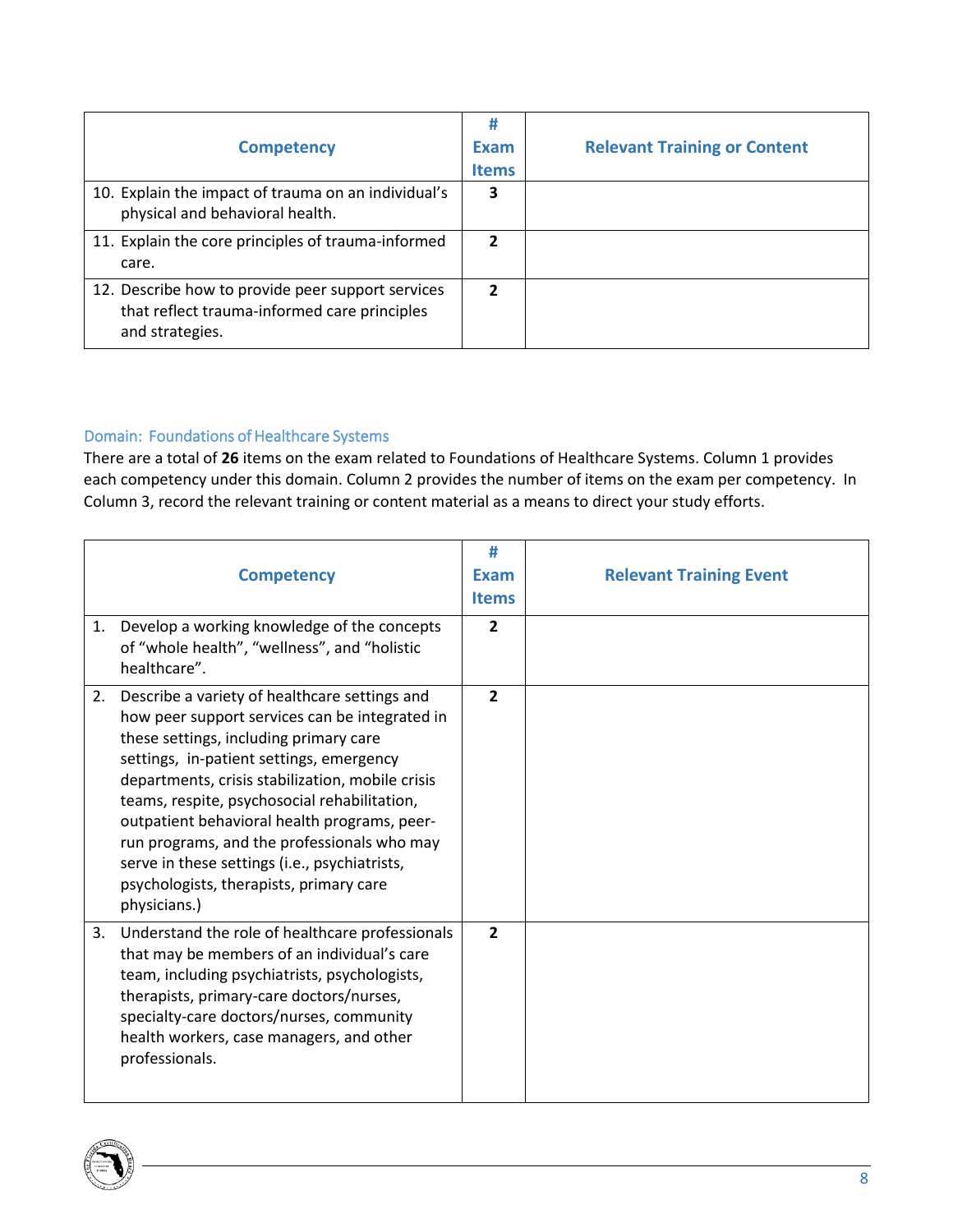|    | <b>Competency</b>                                                                                                                                                                                                                               | #<br><b>Exam</b><br><b>Items</b> | <b>Relevant Training Event</b> |
|----|-------------------------------------------------------------------------------------------------------------------------------------------------------------------------------------------------------------------------------------------------|----------------------------------|--------------------------------|
| 4. | Describe a variety of traditional (such as CBT,<br>DBT, Medication Management, etc.) and non-<br>traditional healthcare services (such as yoga,<br>nutritional management, music, art or drama<br>therapy, etc.).                               | $\overline{2}$                   |                                |
| 5. | Describe how to assist other healthcare team<br>members to learn about the process of<br>recovery, the concept of resiliency, and the<br>relationship between person-centered, self-<br>directed care and achievement of whole health<br>goals. | 3                                |                                |
| 6. | Develop a working knowledge of actions and<br>techniques that will assist the individual to<br>identify, use, and strengthen their natural<br>resiliency skills when dealing with symptoms<br>and stressors.                                    | $\overline{\mathbf{3}}$          |                                |
|    | 7. Develop a working knowledge of the social<br>determinates of health and how these factors<br>can impact an individual's health and well-<br>being.                                                                                           | $\overline{2}$                   |                                |
| 8. | Develop a working knowledge of primary risk<br>factors and the associated prevention/early<br>intervention strategies that will help the<br>individual navigate risk and promote health and<br>well-being.                                      | $\overline{2}$                   |                                |
| 9. | Describe how to learn about different<br>therapeutic/clinical treatment modalities<br>included in the individual's care plan in order to<br>tailor peer support services to help the<br>individual achieve whole health goals.                  | $\overline{2}$                   |                                |
|    | 10. Develop a working knowledge of common<br>methods to pay for healthcare services<br>(including public and private/commercial<br>payers and appeals processes) in order to help<br>the individual navigate and choose between<br>options.     | $\overline{2}$                   |                                |
|    | 11. Develop a working knowledge of available<br>healthcare benefits for individuals living with<br>debilitating behavioral health conditions in<br>order to help the individual navigate and<br>choose between options.                         | $\overline{2}$                   |                                |

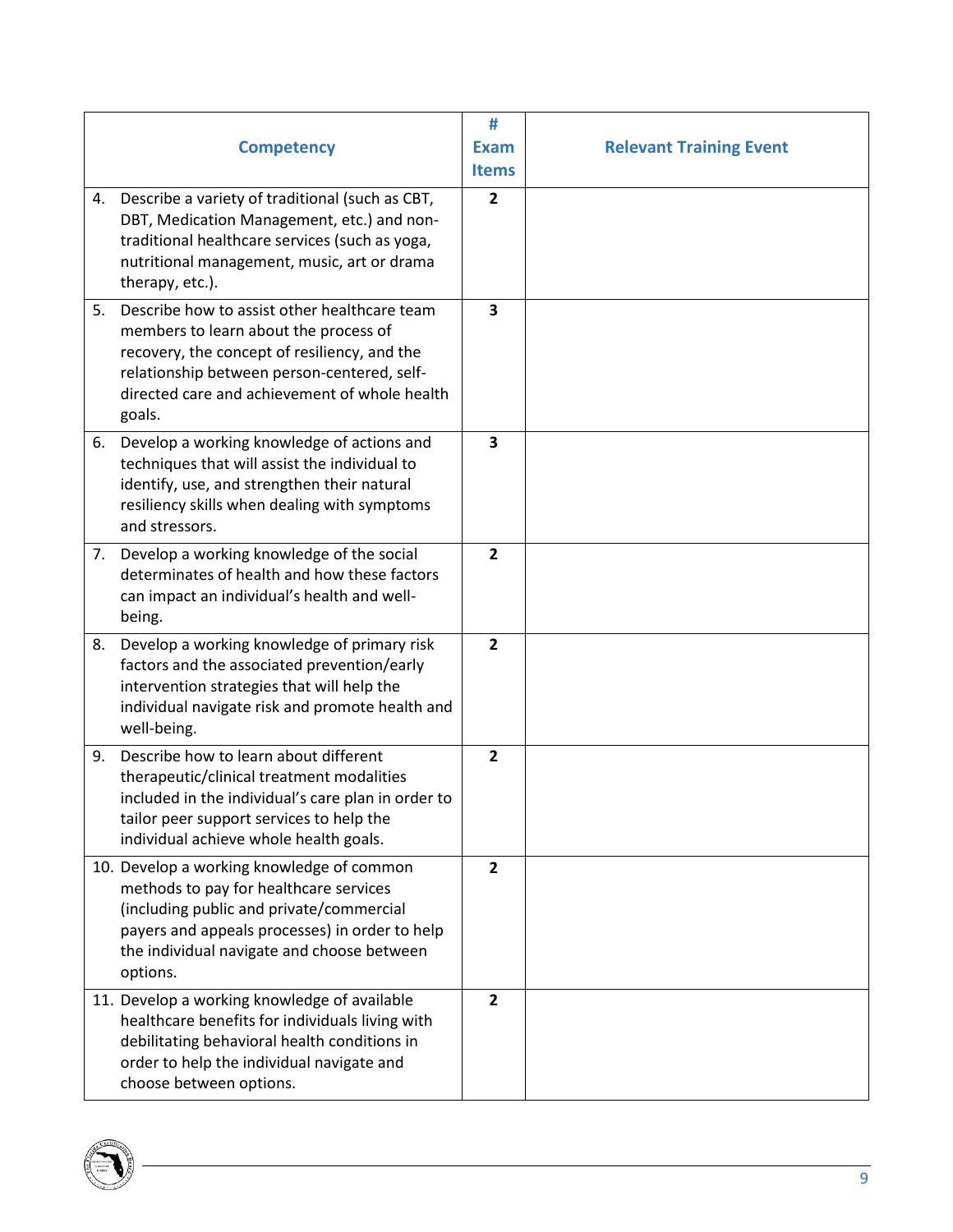| <b>Competency</b>                                                                                                                                                                                                                                          | #<br>Exam<br><b>Items</b> | <b>Relevant Training Event</b> |
|------------------------------------------------------------------------------------------------------------------------------------------------------------------------------------------------------------------------------------------------------------|---------------------------|--------------------------------|
| 12. Demonstrate a basic knowledge of medical<br>language and chart/record documentation<br>standards in order to communicate effectively<br>with members of the care team and help the<br>individual understand clinical situations and/or<br>terminology. | 7                         |                                |

### <span id="page-9-0"></span>Domain: Mentoring, Shared Learning and Relationship Building

There are a total of **21** items on the exam related to Mentoring, Shared Learning and Relationship Building. Column 1 provides each competency under this domain. Column 2 provides the number of items on the exam per competency. In Column 3, record the relevant training or content material to direct your study efforts.

|    | <b>Competency</b>                                                                                                                                                                                                                                                                               | #<br><b>Exam</b><br><b>Items</b> | <b>Relevant Training Event</b> |
|----|-------------------------------------------------------------------------------------------------------------------------------------------------------------------------------------------------------------------------------------------------------------------------------------------------|----------------------------------|--------------------------------|
| 1. | Effectively and appropriately share relevant<br>parts your own recovery story, and, with<br>permission, other stories of recovery to convey<br>and inspire hope that recovery is possible in a<br>manner that keeps the focus on the individual<br>receiving services, not the peer specialist. | $\overline{2}$                   |                                |
| 2. | Describe how to establish, negotiate, and<br>maintain appropriate interpersonal limits and<br>boundaries that are necessary to promote<br>effective peer support services.                                                                                                                      | $\overline{2}$                   |                                |
| 3. | Assist the individual to articulate their personal<br>strengths, needs, preferences, and goals<br>related to health, home, education, purpose,<br>and the larger community.                                                                                                                     | 3                                |                                |
|    | 4. Use shared-learning strategies and other adult<br>learning techniques to help the individual learn<br>about available health, wellness, and recovery<br>supports and services.                                                                                                               | $\overline{2}$                   |                                |
| 5. | Use shared-learning strategies and other adult<br>learning techniques to help the individual learn<br>the life skills they identify as necessary to<br>achieve their whole health goals.                                                                                                        | $\overline{2}$                   |                                |

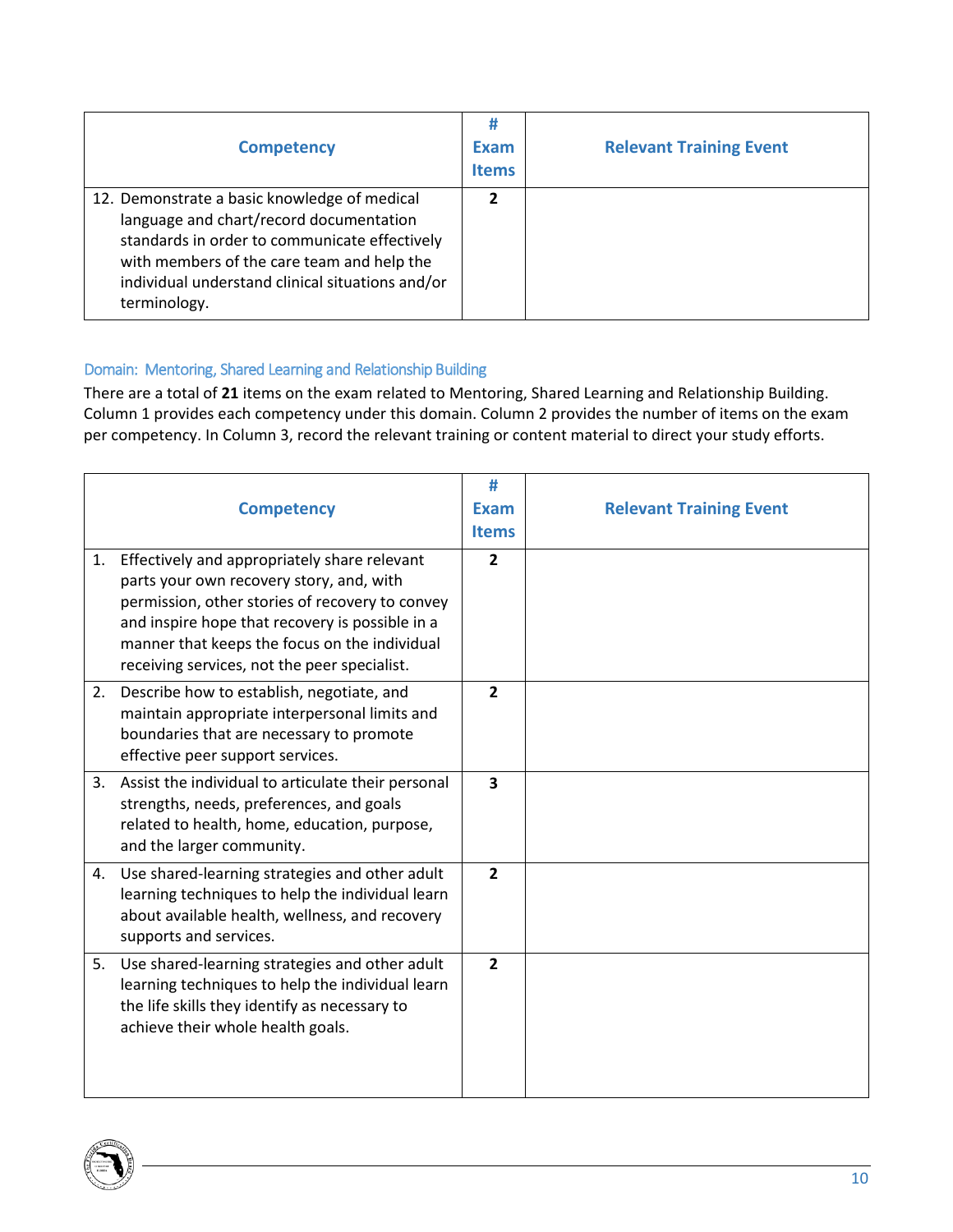|    | <b>Competency</b>                                                                                                                                                                                                                                                                                                                                                                                             | #<br><b>Exam</b><br><b>Items</b> | <b>Relevant Training Event</b> |
|----|---------------------------------------------------------------------------------------------------------------------------------------------------------------------------------------------------------------------------------------------------------------------------------------------------------------------------------------------------------------------------------------------------------------|----------------------------------|--------------------------------|
| 6. | When possible, effectively use technology to<br>engage and provide peer support services to<br>individuals living in rural or remote settings or<br>experiencing other barriers to traditional "face-<br>to-face" interaction.                                                                                                                                                                                | $\overline{2}$                   |                                |
|    | 7. Use effective communication skills that<br>demonstrate acceptance, respect, empathy and<br>non-judgement in order to learn what the<br>individual receiving services has to say about<br>their life, their strengths, and their hopes for<br>recovery in order to tailor peer services, as<br>necessary, to help the individual engage in the<br>recovery process and achieve their whole<br>health goals. | 3                                |                                |
| 8. | Recognize and understand your own personal<br>values, culture, and spiritual beliefs; how they<br>may contribute to your own judgments, biases,<br>and beliefs about others; and how to respond if<br>they inhibit your ability to effectively serve<br>another individual.                                                                                                                                   | $\overline{2}$                   |                                |
| 9. | Recognize and respect the individual's personal<br>values, culture, and spiritual beliefs and how<br>these play a role in achieving their whole health<br>goals.                                                                                                                                                                                                                                              | 3                                |                                |

### <span id="page-10-0"></span>Domain: Activation and Self-Management

There are a total of **25** items on the exam related to Activation and Self-Management. Column 1 provides each competency under this domain. Column 2 provides the number of items on the exam per competency. In Column 3, record the relevant training or content material to direct your study efforts.

|    | <b>Competency</b>                                                                                                                                                                                                                                   | #<br>Exam<br><b>Items</b> | <b>Relevant Training Event</b> |
|----|-----------------------------------------------------------------------------------------------------------------------------------------------------------------------------------------------------------------------------------------------------|---------------------------|--------------------------------|
| 1. | Develop a working knowledge of the concepts<br>of "activation" and "self-management" of<br>whole health goals.                                                                                                                                      | 2                         |                                |
| 2. | Assist the individual to develop decision making<br>strategies and function as an active member of<br>his or her own recovery team, to include the<br>selection of traditional and non-traditional<br>recovery strategies, supports, and providers. | 3                         |                                |

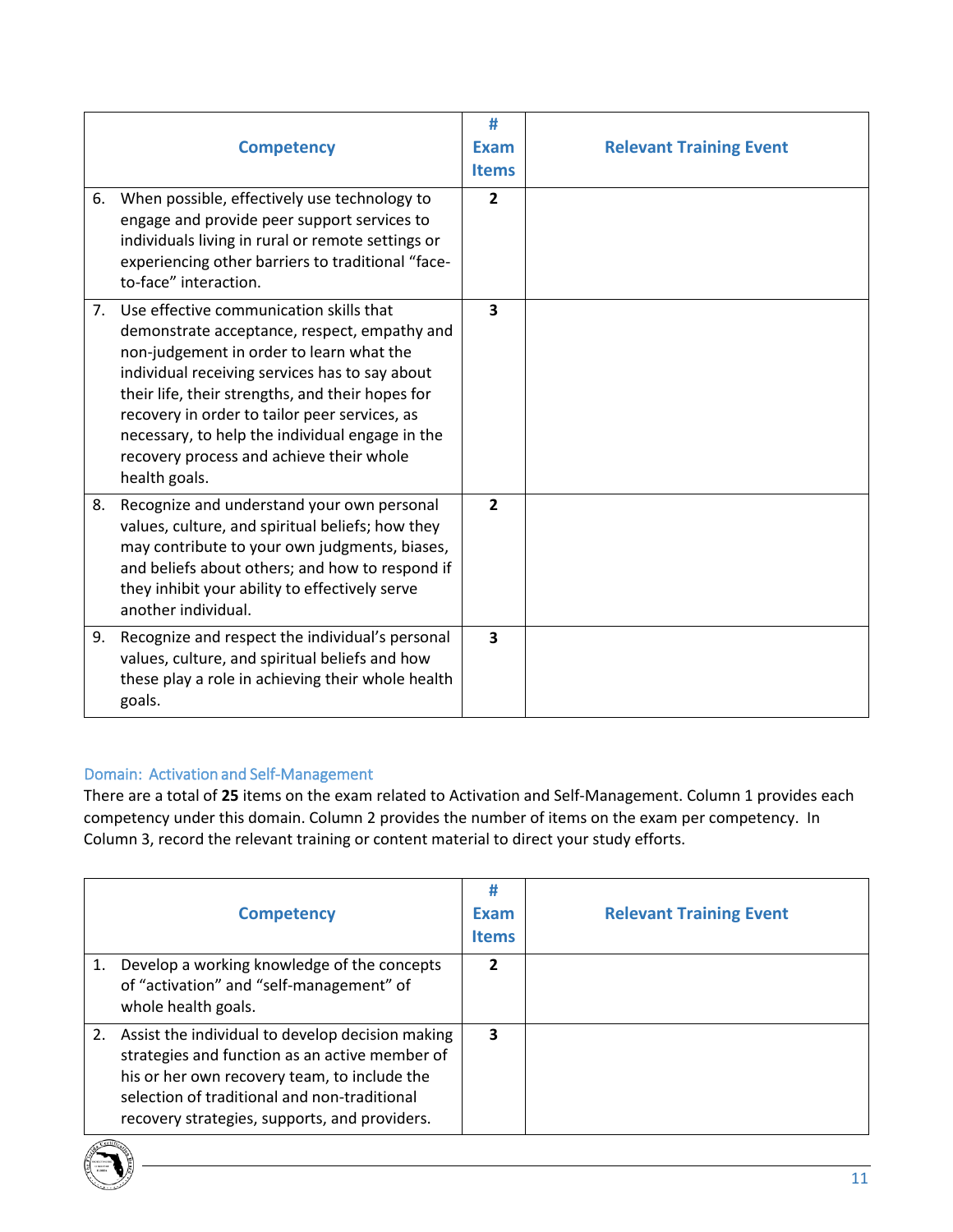|    |                                                                                                    | #              |                                |
|----|----------------------------------------------------------------------------------------------------|----------------|--------------------------------|
|    | <b>Competency</b>                                                                                  | <b>Exam</b>    | <b>Relevant Training Event</b> |
|    |                                                                                                    | <b>Items</b>   |                                |
| 3. | Assist the individual to identify and take actions                                                 | $\overline{2}$ |                                |
|    | necessary to develop behaviors that support                                                        |                |                                |
|    | achievement of their whole health goals.                                                           |                |                                |
| 4. | Help the individual learn how to access and<br>navigate formal and informal community              | $\overline{2}$ |                                |
|    | resources and services.                                                                            |                |                                |
| 5. | Help the individual to anticipate and avert or                                                     | 3              |                                |
|    | safely manage any re-experience of symptoms                                                        |                |                                |
|    | of his or her condition(s) to ensure continued                                                     |                |                                |
|    | wellness.                                                                                          |                |                                |
| 6. | Help the individual to respond to any setbacks                                                     | 3              |                                |
|    | on their recovery journey as an opportunity for<br>learning additional techniques or strategies to |                |                                |
|    | achieve and maintain their whole health goals.                                                     |                |                                |
| 7. | Identify indicators that the individual may be                                                     | $\overline{2}$ |                                |
|    | re-experiencing symptoms of his or her                                                             |                |                                |
|    | condition(s) and provide early intervention                                                        |                |                                |
|    | strategies to avert crisis and/or the need for<br>intensive services.                              |                |                                |
|    |                                                                                                    |                |                                |
|    | 8. Assist the individual to develop and activate<br>self-management plans, advanced directives,    | $\overline{2}$ |                                |
|    | recovery prevention strategies, and crisis                                                         |                |                                |
|    | prevention strategies.                                                                             |                |                                |
| 9. | Provide on-going support to assure the                                                             | $\overline{2}$ |                                |
|    | individual is engaged in long-term, recovery-                                                      |                |                                |
|    | oriented self-management.                                                                          |                |                                |
|    | 10. Provide access to a range of activation and self-                                              | $\overline{2}$ |                                |
|    | care tools and resources that the individual<br>may find useful in achieving their whole health    |                |                                |
|    | goals.                                                                                             |                |                                |
|    | 11. Help the individual learn how to locate and                                                    | $\overline{2}$ |                                |
|    | evaluate the effectiveness of online activation                                                    |                |                                |
|    | tools and resources like phone apps, twitter                                                       |                |                                |
|    | feeds, discussion boards, and interactive                                                          |                |                                |
|    | programs.                                                                                          |                |                                |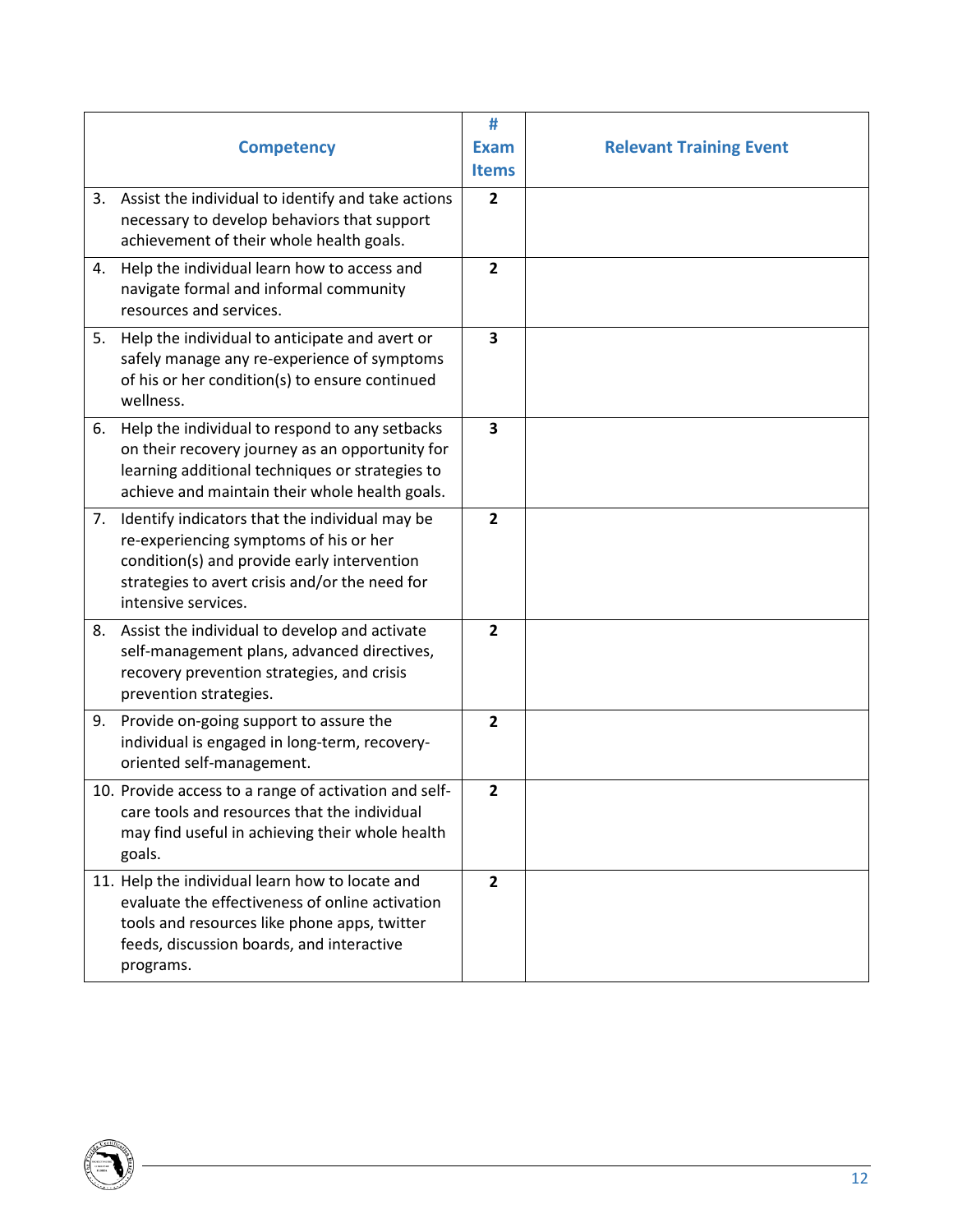#### <span id="page-12-0"></span>Domain: Advocacy

There are a total of **9** items on the exam related to Advocacy. Column 1 provides each competency under this domain. Column 2 provides the number of items on the exam per competency. In Column 3, record the relevant training or content material to direct your study efforts.

|    | <b>Competency</b>                                                                                                                                              | #<br>Exam<br><b>Items</b> | <b>Relevant Training Event</b> |
|----|----------------------------------------------------------------------------------------------------------------------------------------------------------------|---------------------------|--------------------------------|
| 1. | Demonstrate a working knowledge of relevant<br>rights and laws to ensure that the individual's<br>rights are maintained.                                       | $\overline{2}$            |                                |
| 2. | Promote self-determination and person-<br>centered services when communicating with<br>other members of the individual's care team.                            | 2                         |                                |
| 3. | Help the individual develop self-advocacy skills.                                                                                                              | 3                         |                                |
| 4. | Identify and communicate gaps in the service<br>system to supervisors or others in a position to<br>respond to the unmet needs of individuals<br>being served. | $\overline{2}$            |                                |

### <span id="page-12-1"></span>Domain: Professional and Ethical Responsibilities

There are a total of **18** items on the exam related to Professional and Ethical Responsibilities. Column 1 provides each competency under this domain. Column 2 provides the number of items on the exam per competency. In Column 3, record the relevant training or content material to direct your study efforts.

|    | <b>Competency</b>                                                                                                                                   | #<br>Exam<br><b>Items</b> | <b>Relevant Training Event/Curriculum</b> |
|----|-----------------------------------------------------------------------------------------------------------------------------------------------------|---------------------------|-------------------------------------------|
| 1. | Maintain confidentiality in accordance with<br>state and federal laws.                                                                              | 3                         |                                           |
| 2. | Document service provision in accordance with<br>agency policies and procedures.                                                                    | $\overline{2}$            |                                           |
| 3. | Perform all job duties in accordance with<br>federal and state rules and regulations.                                                               | 3                         |                                           |
|    | 4. Perform all job duties in accordance with<br>published codes of ethics and professional<br>conduct for credentialed peer support<br>specialists. | 3                         |                                           |

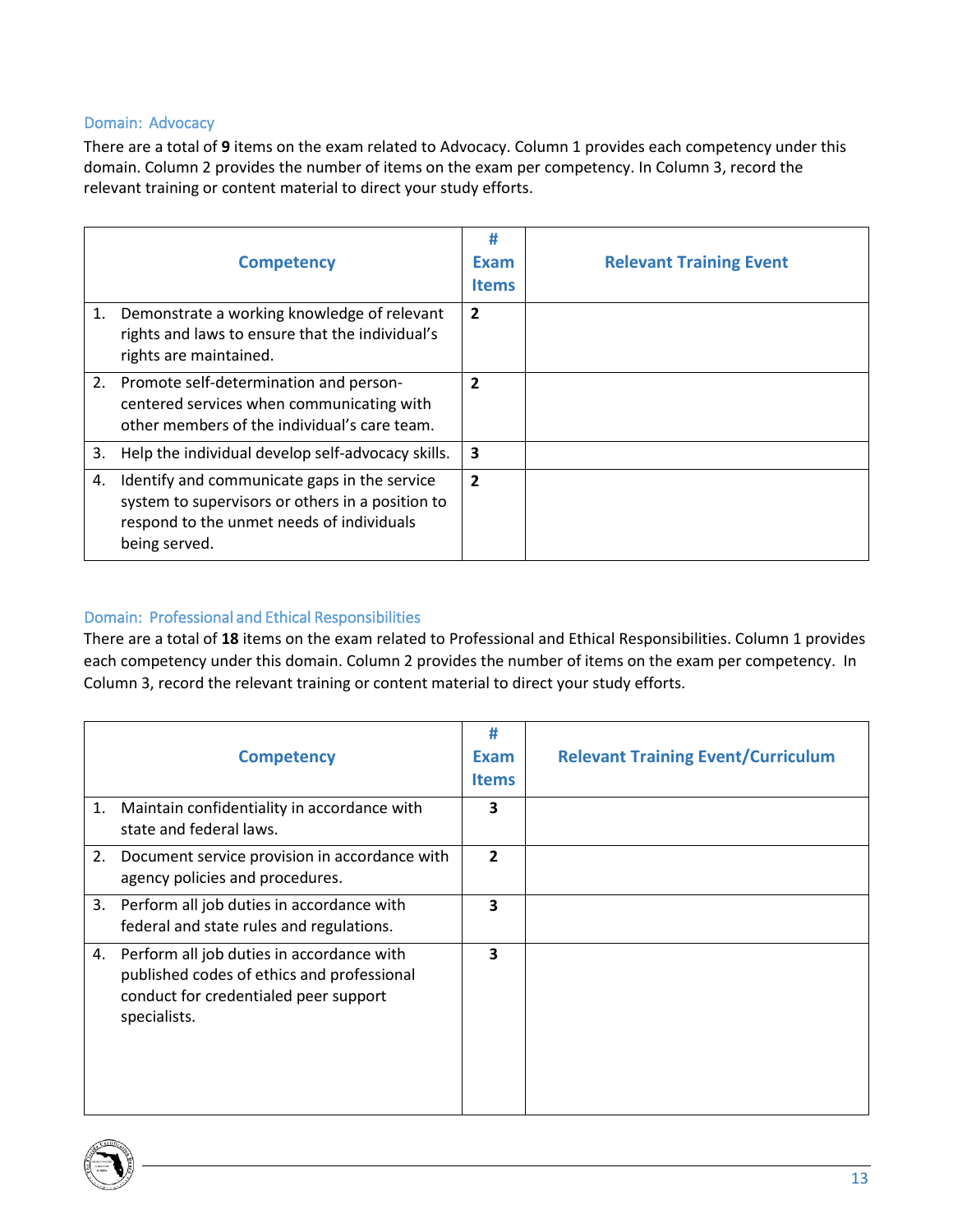|    | <b>Competency</b>                                                                                                                                                                                                                                      | #<br><b>Exam</b><br><b>Items</b> | <b>Relevant Training Event/Curriculum</b> |
|----|--------------------------------------------------------------------------------------------------------------------------------------------------------------------------------------------------------------------------------------------------------|----------------------------------|-------------------------------------------|
| 5. | Seek supervision as necessary and appropriate<br>to competently perform the job duties of a<br>peer support specialist in a manner that<br>reflects the guiding principles and core values<br>of the peer support movement, regardless of<br>employer. | $\mathbf{z}$                     |                                           |
| 6. | Practice personal safety and self-care.                                                                                                                                                                                                                | 3                                |                                           |
| 7. | Understand and explain the peer specialists'<br>scope of service (i.e., know what you can and<br>cannot do as a credentialed peer specialist).                                                                                                         | $\mathfrak z$                    |                                           |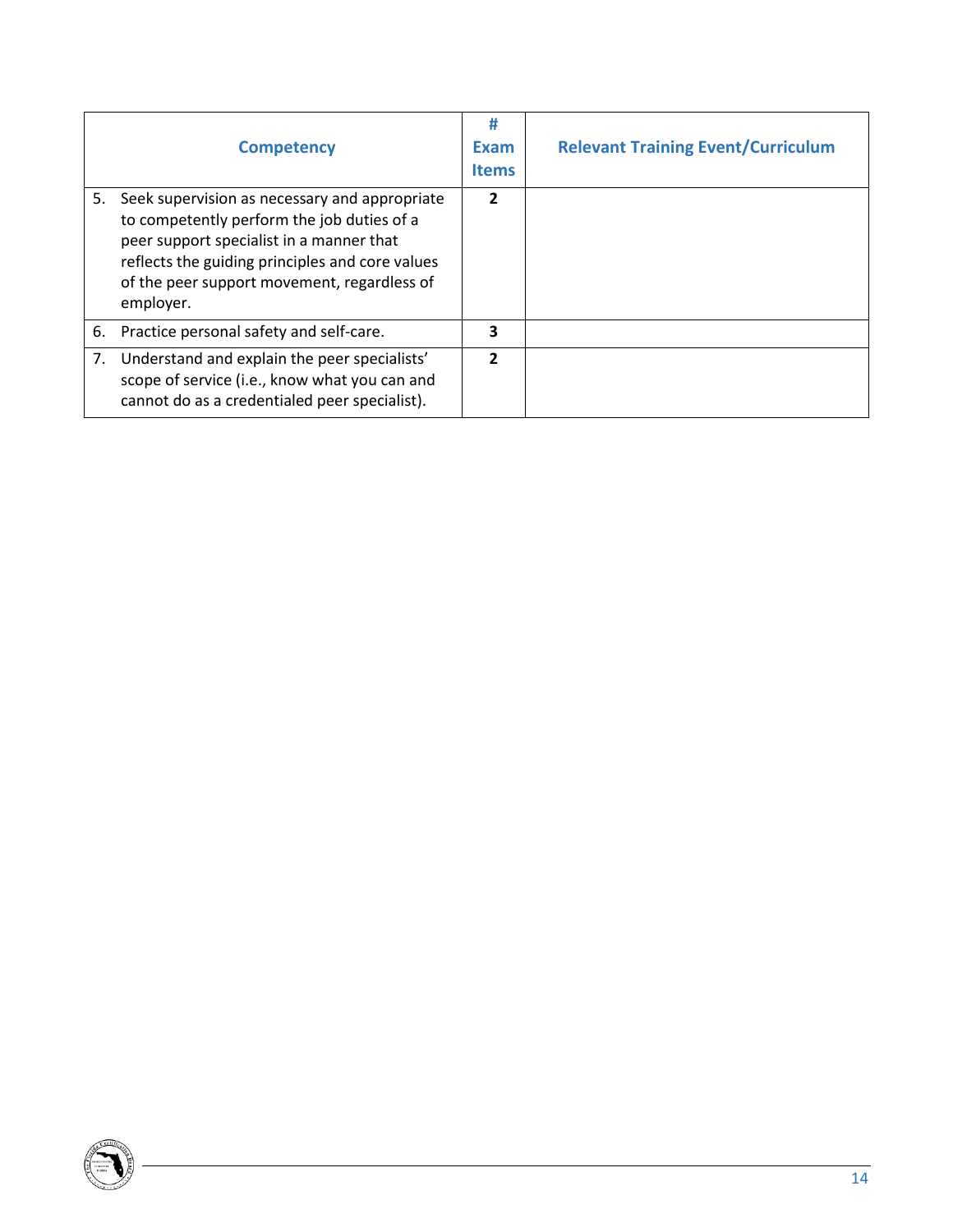# <span id="page-14-0"></span>NCPS Detailed Exam Blueprint

The NCPS exam is a 125 item, multiple choice exam assessing knowledge and skills across six performance domains and 55 competencies, as follows:

- 1. Foundations of Peer Support (12 competencies)
- 2. Foundations of Healthcare Systems (12 competencies)
- 3. Mentoring, Shared Learning and Relationship Building (9 competencies)
- 4. Activation and Self-Management (11 competencies)
- 5. Advocacy (4 competencies)
- 6. Professional & Ethical Responsibilities (7 competencies)

The following table provides the number of items per performance domain and a further breakdown of the number of items in each domain by competency.

|    | <b>Foundations of Peer Support = 26 Items Total</b>                                                                                                                                                                                           | <b>Items</b> per<br><b>Competency</b> |
|----|-----------------------------------------------------------------------------------------------------------------------------------------------------------------------------------------------------------------------------------------------|---------------------------------------|
| 1. | Describe the civil and human rights foundations from which the peer support movement<br>arose, including issues related to prejudice, discrimination, and stigma associated with<br>behavioral health conditions.                             | $\mathbf{2}$                          |
| 2. | Develop a working knowledge of the terms "peer support", "peer", and "recovery" as<br>established by the Substance Abuse and Mental Health Services Administration (SAMHSA)<br>and the International Association of Peer Specialists (iNAPS). | $\overline{2}$                        |
| 3. | Develop a working knowledge of the recovery process, stages of change, and recovery<br>capital.                                                                                                                                               | $\overline{2}$                        |
| 4. | Develop a working knowledge of the SAMHSA and iNAPS guiding principles, practice<br>guidelines, and core values of peer support.                                                                                                              | $\overline{2}$                        |
| 5. | Describe how peer support is shifting care from an illness model to a recovery model.                                                                                                                                                         | $\mathbf{2}$                          |
| 6. | Develop a working knowledge of the holistic nature of recovery as it pertains to physical,<br>behavioral, social, spiritual, and environmental determinates of health.                                                                        | $\overline{2}$                        |
| 7. | Compare and contrast the concept of recovery as it is used across behavioral and physical<br>health environments.                                                                                                                             | $\overline{2}$                        |
|    | 8. Compare and contrast the current role of peer support services in public healthcare<br>systems vs. the emerging market for peer support services in private/commercial<br>healthcare systems.                                              | $\overline{2}$                        |
|    | 9. Explain how peer support services can help individuals address barriers to recovery (such<br>as stigma or social isolation) and learn to navigate complex healthcare and other human<br>service systems.                                   | $\overline{\mathbf{3}}$               |
|    | 10. Explain the impact of trauma on an individual's physical and behavioral health.                                                                                                                                                           | 3                                     |
|    | 11. Explain the core principles of trauma-informed care.                                                                                                                                                                                      | $\overline{2}$                        |
|    | 12. Describe how to provide peer support services that reflect trauma-informed care principles<br>and strategies.                                                                                                                             | $\overline{2}$                        |

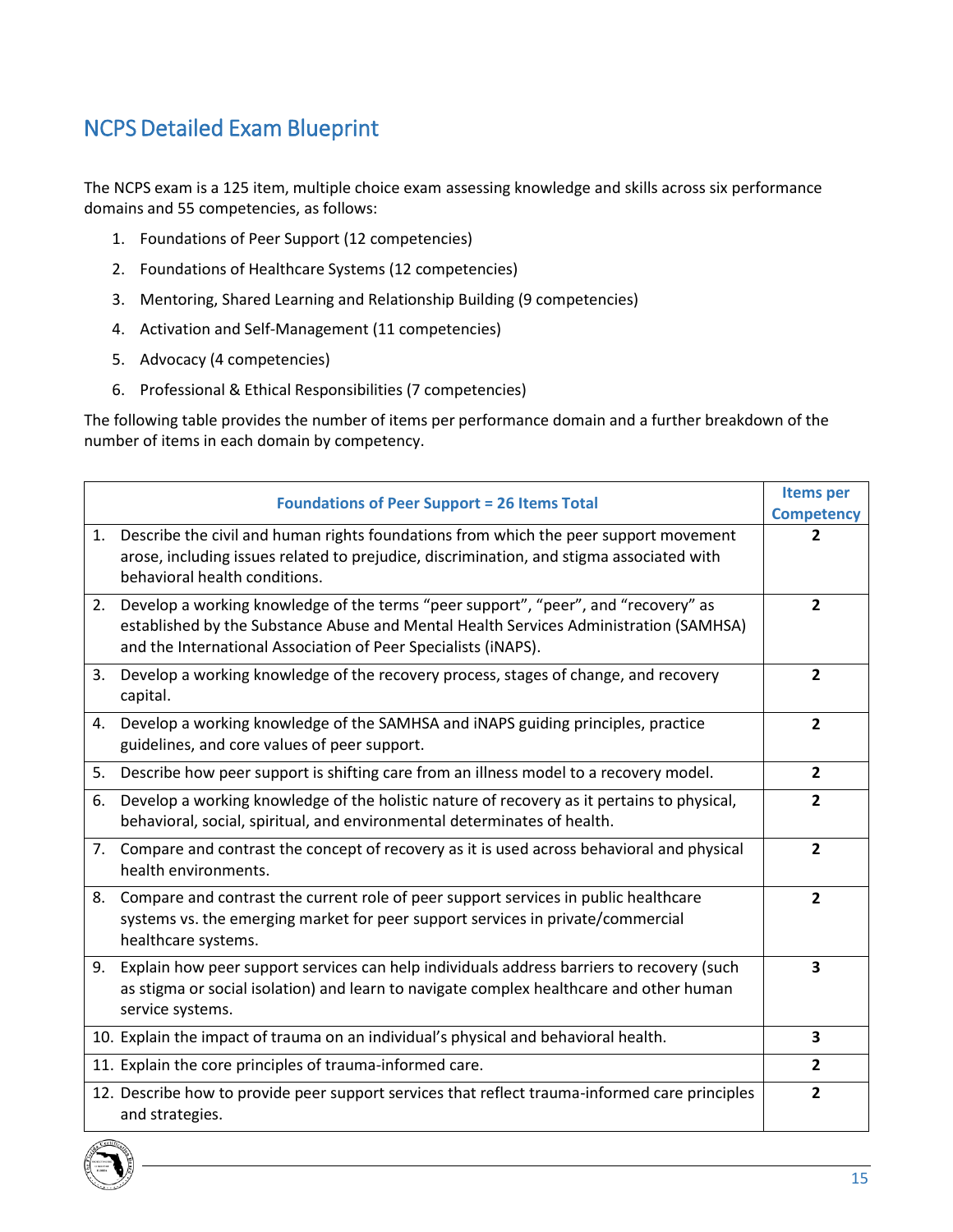|    | <b>Foundations of Healthcare Systems = 26 Items Total</b>                                                                                                                                                                                                                                                                                                                                                                                                                            | <b>Items per</b>  |
|----|--------------------------------------------------------------------------------------------------------------------------------------------------------------------------------------------------------------------------------------------------------------------------------------------------------------------------------------------------------------------------------------------------------------------------------------------------------------------------------------|-------------------|
|    |                                                                                                                                                                                                                                                                                                                                                                                                                                                                                      | <b>Competency</b> |
| 1. | Develop a working knowledge of the concepts of "whole health", "wellness", and "holistic<br>healthcare".                                                                                                                                                                                                                                                                                                                                                                             | $\mathbf{2}$      |
| 2. | Describe a variety of healthcare settings and how peer support services can be integrated<br>in these settings, including primary care settings, in-patient settings, emergency<br>departments, crisis stabilization, mobile crisis teams, respite, psychosocial rehabilitation,<br>outpatient behavioral health programs, peer-run programs, and the professionals who<br>may serve in these settings (i.e., psychiatrists, psychologists, therapists, primary care<br>physicians.) | $\overline{2}$    |
| 3. | Understand the role of healthcare professionals that may be members of an individual's<br>care team, including psychiatrists, psychologists, therapists, primary-care doctors/nurses,<br>specialty-care doctors/nurses, community health workers, case managers, and other<br>professionals.                                                                                                                                                                                         | $\mathbf{2}$      |
| 4. | Describe a variety of traditional (such as CBT, DBT, Medication Management, etc.) and<br>non-traditional healthcare services (such as yoga, nutritional management, music, art or<br>drama therapy, etc.).                                                                                                                                                                                                                                                                           | $\overline{2}$    |
| 5. | Describe how to assist other healthcare team members to learn about the process of<br>recovery, the concept of resiliency, and the relationship between person-centered, self-<br>directed care and achievement of whole health goals.                                                                                                                                                                                                                                               | 3                 |
| 6. | Develop a working knowledge of actions and techniques that will assist the individual to<br>identify, use, and strengthen their natural resiliency skills when dealing with symptoms<br>and stressors.                                                                                                                                                                                                                                                                               | 3                 |
| 7. | Develop a working knowledge of the social determinates of health and how these factors<br>can impact an individual's health and well-being.                                                                                                                                                                                                                                                                                                                                          | $\overline{2}$    |
| 8. | Develop a working knowledge of primary risk factors and the associated prevention/early<br>intervention strategies that will help the individual navigate risk and promote health and<br>well-being.                                                                                                                                                                                                                                                                                 | $\overline{2}$    |
| 9. | Describe how to learn about different therapeutic/clinical treatment modalities included in<br>the individual's care plan in order to tailor peer support services to help the individual<br>achieve whole health goals.                                                                                                                                                                                                                                                             | $\overline{2}$    |
|    | 10. Develop a working knowledge of common methods to pay for healthcare services<br>(including public and private/commercial payers and appeals processes) in order to help<br>the individual navigate and choose between options.                                                                                                                                                                                                                                                   | $\overline{2}$    |
|    | 11. Develop a working knowledge of available healthcare benefits for individuals living with<br>debilitating behavioral health conditions in order to help the individual navigate and<br>choose between options.                                                                                                                                                                                                                                                                    | $\overline{2}$    |
|    | 12. Demonstrate a basic knowledge of medical language and chart/record documentation<br>standards in order to communicate effectively with members of the care team and help<br>the individual understand clinical situations and/or terminology.                                                                                                                                                                                                                                    | $\overline{2}$    |

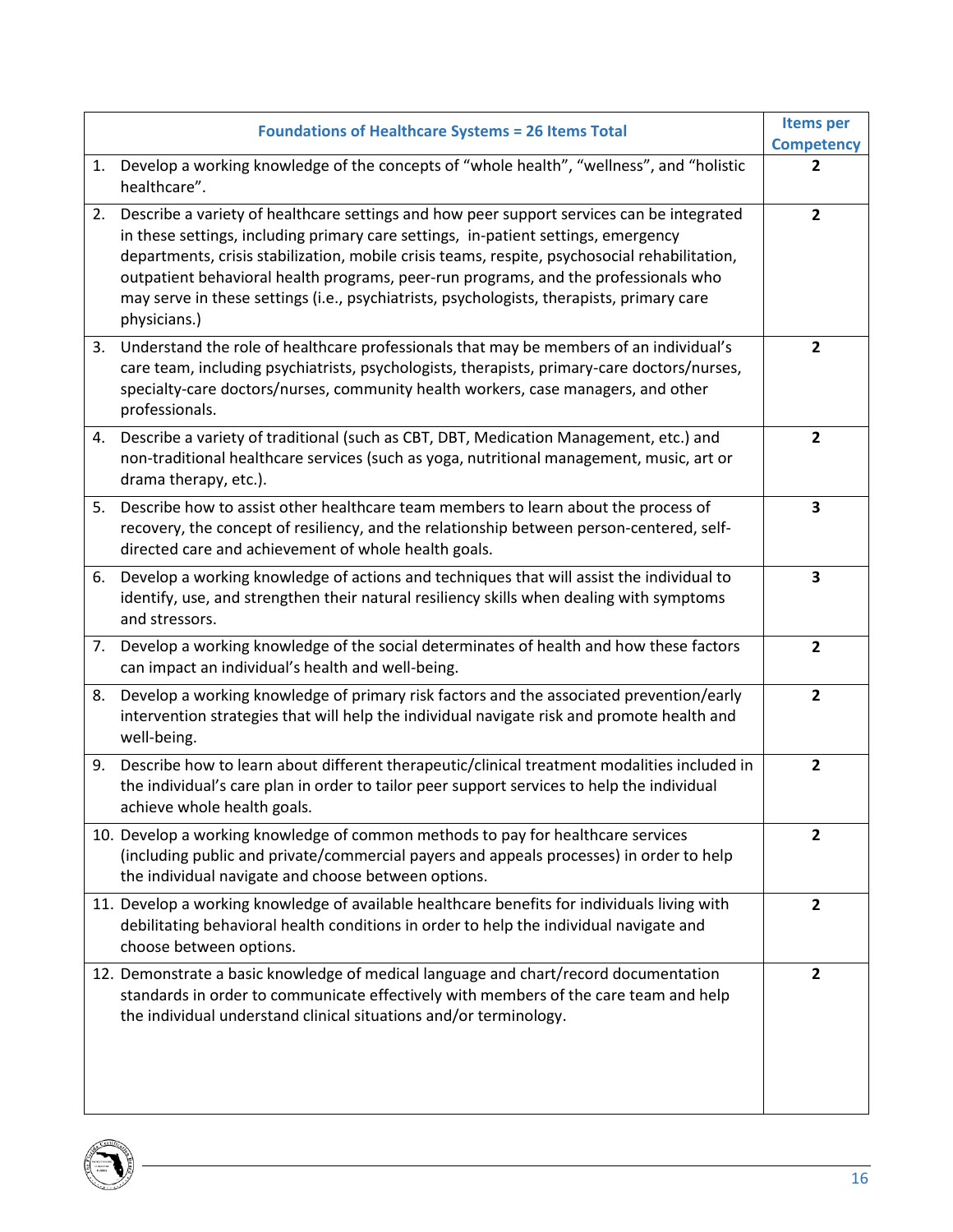|    | Mentoring, Shared Learning and Relationship Building = 21 Items Total                                                                                                                                                                                                                                                                                                                           | <b>Items per</b><br><b>Competency</b> |
|----|-------------------------------------------------------------------------------------------------------------------------------------------------------------------------------------------------------------------------------------------------------------------------------------------------------------------------------------------------------------------------------------------------|---------------------------------------|
| 1. | Effectively and appropriately share relevant parts your own recovery story, and, with<br>permission, other stories of recovery to convey and inspire hope that recovery is possible<br>in a manner that keeps the focus on the individual receiving services, not the peer<br>specialist.                                                                                                       | 2                                     |
| 2. | Describe how to establish, negotiate, and maintain appropriate interpersonal limits and<br>boundaries that are necessary to promote effective peer support services.                                                                                                                                                                                                                            | $\mathbf{2}$                          |
| 3. | Assist the individual to articulate their personal strengths, needs, preferences, and goals<br>related to health, home, education, purpose, and the larger community.                                                                                                                                                                                                                           | $\overline{\mathbf{3}}$               |
| 4. | Use shared-learning strategies and other adult learning techniques to help the individual<br>learn about available health, wellness, and recovery supports and services.                                                                                                                                                                                                                        | $\mathbf{2}$                          |
| 5. | Use shared-learning strategies and other adult learning techniques to help the individual<br>learn the life skills they identify as necessary to achieve their whole health goals.                                                                                                                                                                                                              | $\overline{2}$                        |
| 6. | When possible, effectively use technology to engage and provide peer support services to<br>individuals living in rural or remote settings or experiencing other barriers to traditional<br>"face-to-face" interaction.                                                                                                                                                                         | $\mathbf{2}$                          |
|    | 7. Use effective communication skills that demonstrate acceptance, respect, empathy and<br>non-judgement in order to learn what the individual receiving services has to say about<br>their life, their strengths, and their hopes for recovery in order to tailor peer services as<br>necessary to help the individual engage in the recovery process and achieve their whole<br>health goals. | 3                                     |
| 8. | Recognize and understand your own personal values, culture, and spiritual beliefs; how<br>they may contribute to your own judgments, biases, and beliefs about others; and how to<br>respond if they inhibit your ability to effectively serve another individual.                                                                                                                              | $\overline{2}$                        |
|    | 9. Recognize and respect the individual's personal values, cultural, and spiritual beliefs and<br>how these play a role in achieving their whole health goals.                                                                                                                                                                                                                                  | 3                                     |
|    | <b>Activation and Self-Management = 25 Items Total</b>                                                                                                                                                                                                                                                                                                                                          | <b>Items per</b><br><b>Competency</b> |
|    | 1. Develop a working knowledge of the concepts of "activation" and "self-management" of<br>whole health goals.                                                                                                                                                                                                                                                                                  | $\mathbf{2}$                          |
|    | 2. Assist the individual to develop decision making strategies and function as an active<br>member of his or her own recovery team, to include the selection of traditional and non-<br>traditional recovery strategies, supports, and providers.                                                                                                                                               | 3                                     |
| 3. | Assist the individual to identify and take actions necessary to develop behaviors that<br>support achievement of their whole health goals.                                                                                                                                                                                                                                                      | $\overline{2}$                        |
| 4. | Help the individual learn how to access and navigate formal and informal community<br>resources and services.                                                                                                                                                                                                                                                                                   | $\mathbf{2}$                          |
| 5. | Help the individual to anticipate and avert or safely manage any re-experience of<br>symptoms of his or her condition(s) to ensure continued wellness.                                                                                                                                                                                                                                          | 3                                     |
| 6. | Help the individual to respond to any setbacks on their recovery journey as an opportunity<br>for learning additional techniques or strategies to achieve and maintain their whole health<br>goals.                                                                                                                                                                                             | 3                                     |